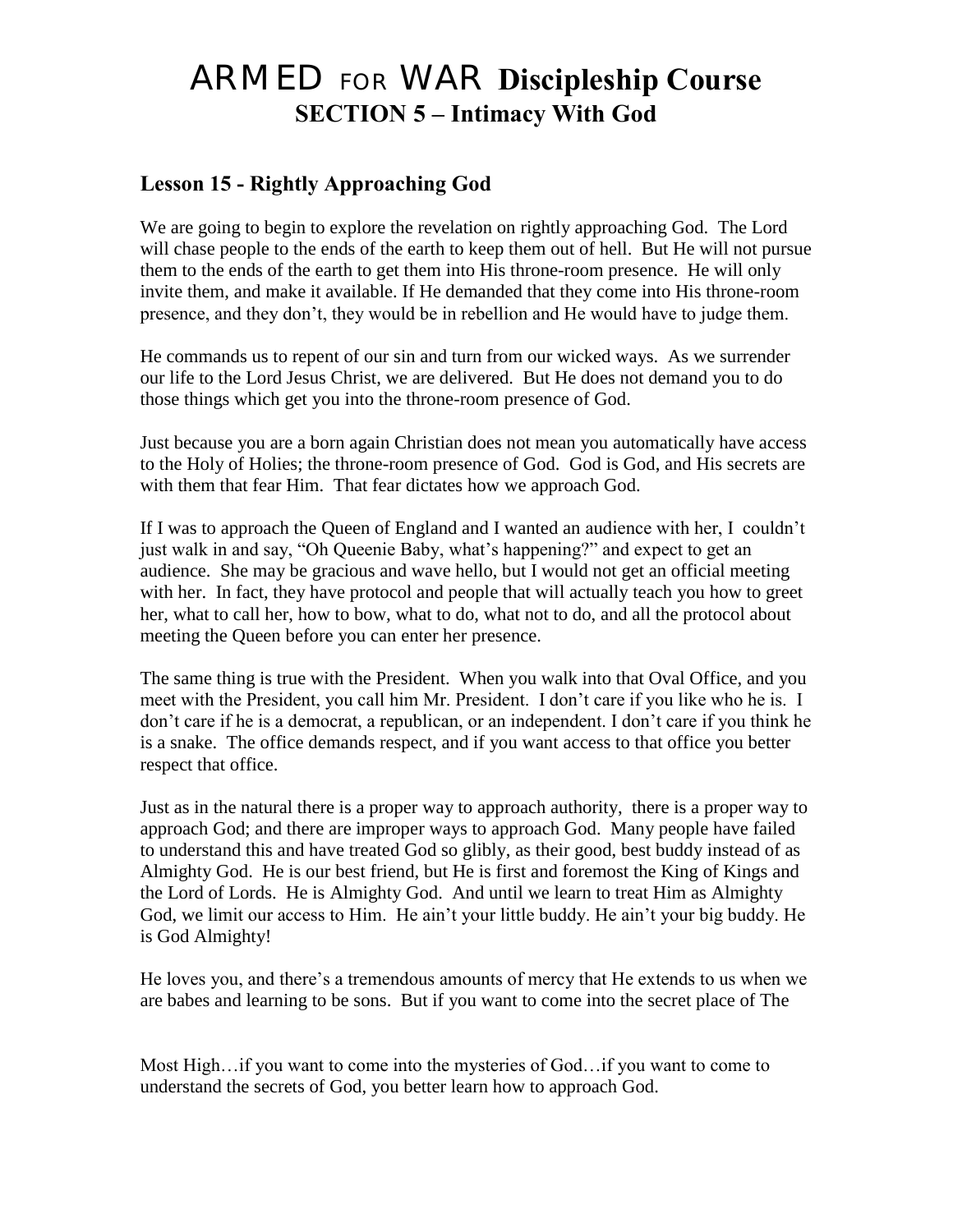**Genesis 4:1-7** *Now Adam knew Eve his wife, and she conceived and bore Cain, and said, "I have acquired a man from the LORD." 2 Then she bore again, this time his brother Abel. Now Abel was a keeper of sheep, but Cain was a tiller of the ground. 3 And*  in the process of time it came to pass that Cain brought an offering of the fruit of the *ground to the LORD. 4 Abel also brought of the firstborn of his flock and of their fat. And the LORD respected Abel and his offering, 5 but He did not respect Cain and his offering. And Cain was very angry, and his countenance fell.*

*6 So the LORD said to Cain, "Why are you angry? And why has your countenance fallen? 7 If you do well, will you not be accepted? And if you do not do well, sin lies at the door. And its desire is for you, but you should rule over it."* 

God has a very specific way for you to approach Him. Look at the incredible detail that God placed on how they were to approach Him as laid out in the Law; the detail of every single sacrifice; the detail of every single article that was in the Tabernacle, the details of how they were to prepare; how they were to build it; how they are sanctified; how they were to continue it and maintain it; how they were to come before Him; specifically, specifically, specifically what they were to do. All of these things are not just natural. Every single one of these things have a serious significant impact, a serious significant revelation.

#### **What was the difference between Cain & Abel in their approach to God?**

Abel came offering the best of what he had, the first fruits, acknowledging he had nothing, and except blood be shed he was guilty of sin. Cain was offering the work of his hands saying, "Look at all my good works."

Abel came offering the best of what he had, offering the first fruits, offering a blood sacrifice, because even back then there was a semblance of understanding that there is no remission of sin except by the shedding of blood. Abel was already acknowledging his sin before God. Abel was acknowledging that he had nothing, and that except blood be shed, that he was guilty of sin.

Cain, on the other hand, was offering the work of his hands. Cain was coming before God and saying, "God, look at all the good that I have to offer you." And God was saying, "Do you understand your sacrifice, your way is not what I want? I don't want

sacrifice. I want obedience." Cain was mad. "Why doesn't God accept me? Why doesn't God accept me?"

There is a right way to approach God, and every bit of it has spiritual, significant importance. There is a right way of approaching God and there is a wrong way of approaching Him. Cain approached Him wrong. God did not accept his sacrifice. If he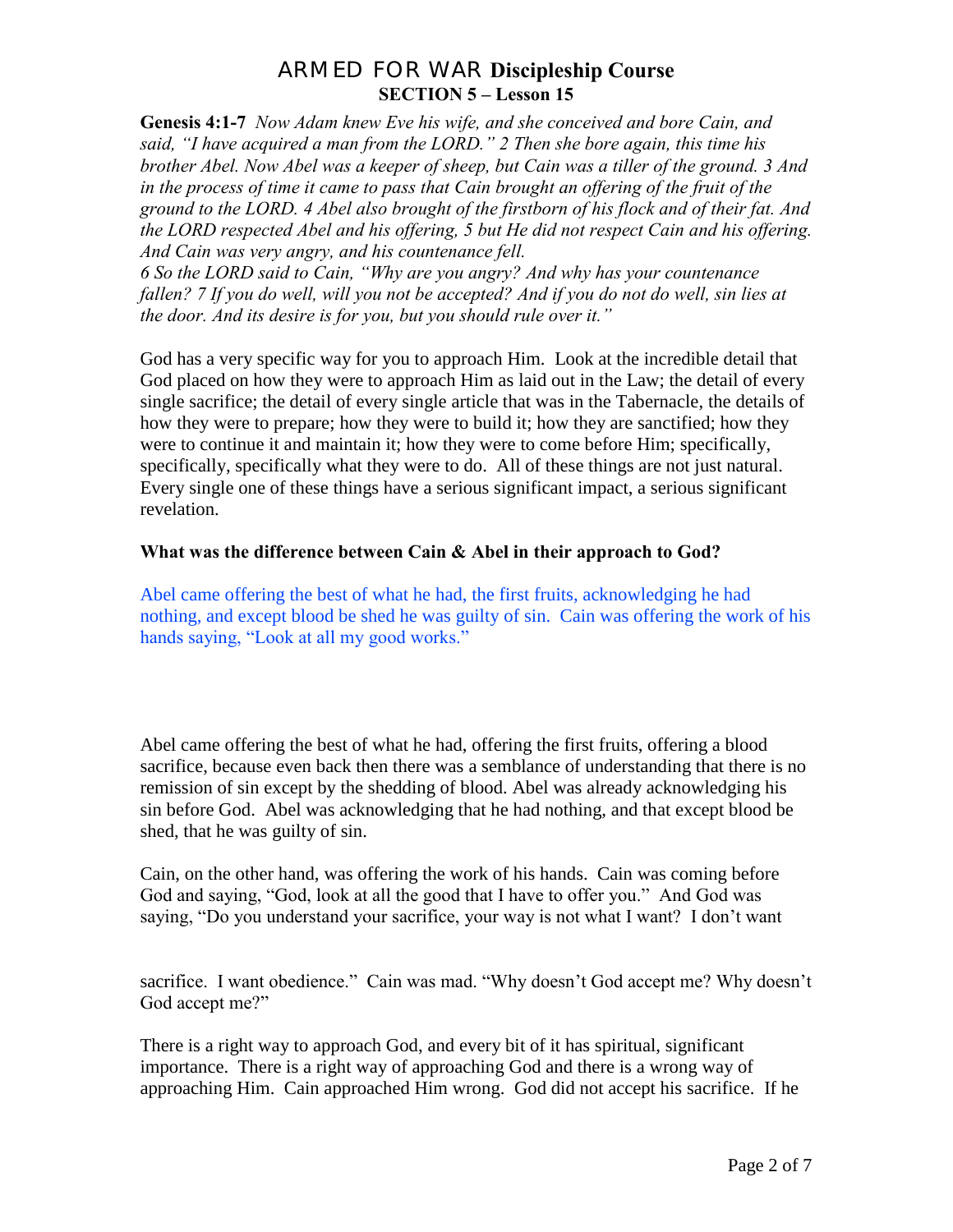approached God right, he would do well, and God would accept him. But if he didn't do well, sin was lying at his door. Cain didn't understand that there is a right way and a wrong way to approach God.

We often have a glib attitude in the church. We think we can come before God any way we want to. "Well, I just praise God the way I like, the way I want to." That is not only ignorant, it is arrogant. Who do we think we are, coming to God and saying, "God I am going to serve You my own way, I'm going to worship You my own way, I'm going to approach You my own way…and You just better accept it,"? That is really what we are saying. It's pride and arrogance. Instead of humbling ourselves before God and saying God, "Show me Your way."

They knew in the Old Testament that there was no proper way to approach God except God's way. Look at Aaron's sons when they brought strange fire to the altar, judgment came. When they tried to approach God their way, judgment came. When David was bringing the ark back to Jerusalem on the cart he was bringing the ark back man's way, not God's way. Then when the oxen began to stumble, Uzziah stuck his hand out and the anger of the Lord struck him dead. David was mad at God until several months later when David went back to the Word of God and discovered that he was doing it completely wrong.

David humbled himself, he repented before God, then prepared the Levites, who were the ones that were supposed to carry the ark on their shoulders. He prepared them. He told them to sanctify themselves. In fact, he took them back to the place where Uzziah died, and reminded them that someone who didn't handle God's glory right died on that very spot. Then they brought the Glory of God back step by step. In fact, so meticulous were they that every six paces they stopped and offered a sacrifice. They were going to approach the glory of God, the presence of God, God's way because God had a specific described way.

It's the presence of God which is the most important thing. The presence of God, getting to His presence, getting close and intimate with His presence.

## *You can go into a meeting and feel the presence of God and never be close to the presence of God.*

You feel the effects of His presence. You feel the radiating ambiance and power of His presence, but never truly get close to Him. We have unsaved people do that all the time. They feel the presence of God. There will be unsaved people that will come to Holy Ghost meetings to feel the presence of God, but are never truly willing to surrender. They are not willing to truly approach Him correctly, so they will never be close to His presence. They will feel it, but they will never get close.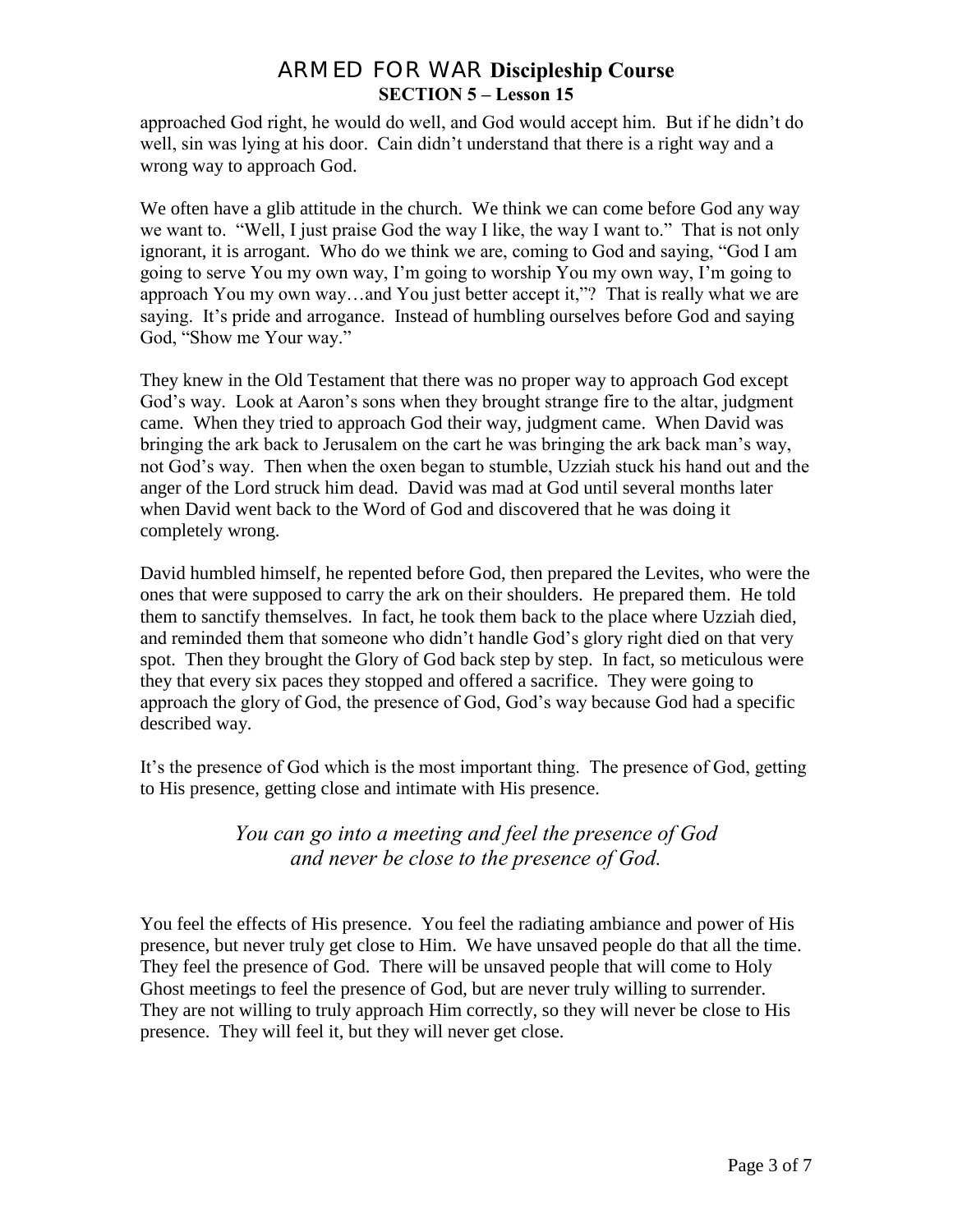I can be near the presence of a homeless guy, but that doesn't mean I am close to him. I can even shake his hand, but that doesn't mean I am close to him. When I am close to him, I have access to his secrets.

It's the presence of God that this is all about. Everything is about His presence.

**Psalms 51:7-11** *Purge me with hyssop, and I shall be clean; Wash me, and I shall be whiter than snow. 8 Make me hear joy and gladness, That the bones You have broken may rejoice. 9 Hide Your face from my sins, And blot out all my iniquities. 10 Create in me a clean heart, O God, And renew a steadfast spirit within me. 11 Do not cast me away from Your presence, And do not take Your Holy Spirit from me.*

The most important thing to David was the presence of God, not his kingship. That's why David took great pains in approaching God with a right heart and a right spirit. God's presence was everything.

What is the most important ministry that we have?

The ministry unto God is more important than the ministry to the people.

We have got that totally backwards in our day today. We think that the ministry unto the people is the most important ministry. We may not say it that way, but we act that way. We put the emphasis on that. A lot of preachers say that worship is the key to set the atmosphere so they can do their wonderful preaching. No, it's the ministry unto God. It's the most important ministry. Not the ministry unto the people. I am going to prove it to you right now.

God is about to speak His judgment on the Levites, the priests, the leaders who went astray when Israel went astray, and actually lead God's people down a wrong path. Look at what God says to them.

**Ezekiel 44:10-14** *And the Levites who went far from Me, when Israel went astray, who strayed away from Me after their idols, they shall bear their iniquity. 11 Yet they shall be ministers in My sanctuary, as gatekeepers of the house and ministers of the house; they shall slay the burnt offering and the sacrifice for the people, and they shall stand before them to minister to them. 12 Because they ministered to them before their idols and caused the house of Israel to fall into iniquity, therefore I have raised My hand in an oath*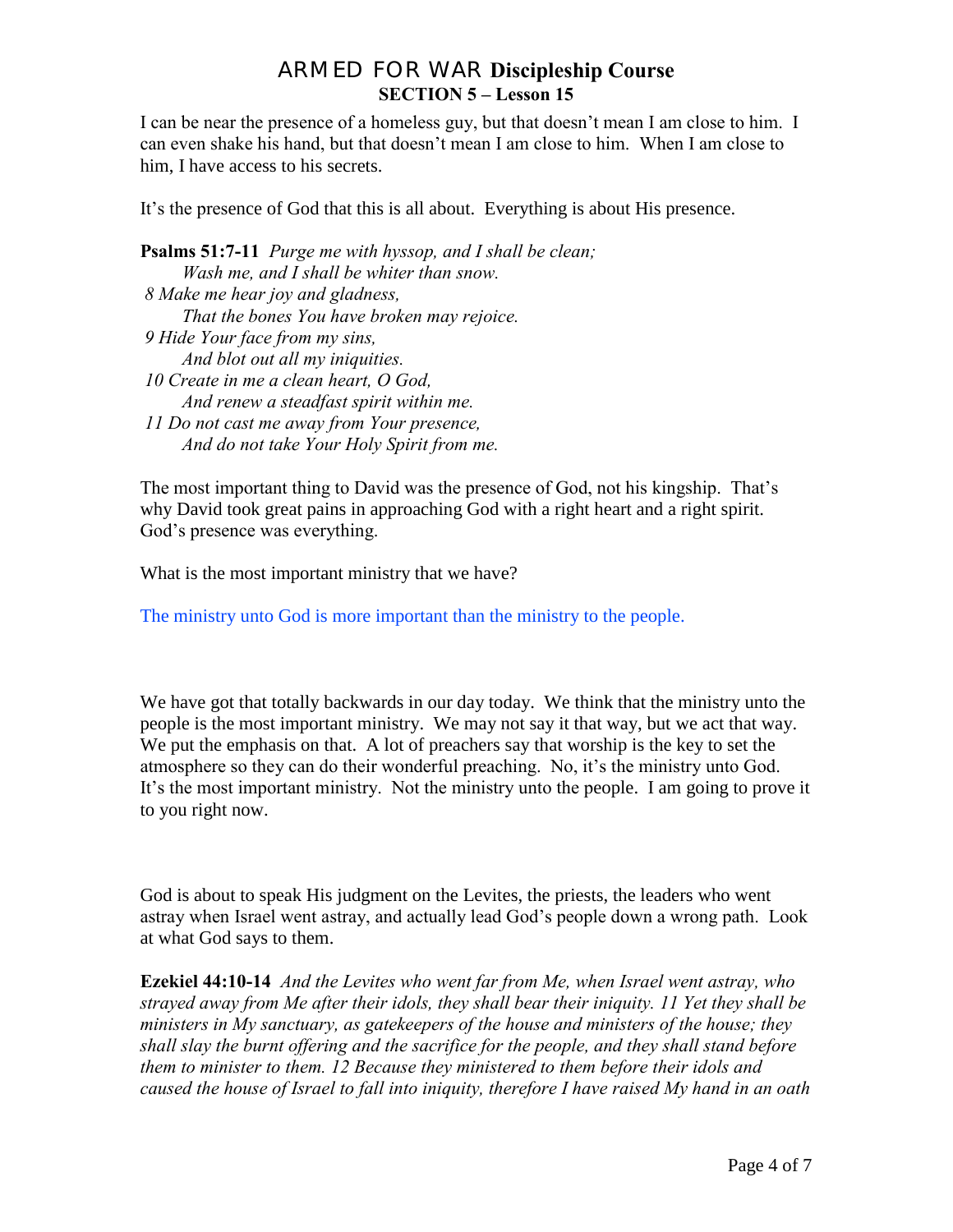*against them," says the Lord GOD, "that they shall bear their iniquity. 13 And they shall not come near Me to minister to Me as priest, nor come near any of My holy things, nor into the Most Holy Place; but they shall bear their shame and their abominations which they have committed. 14 Nevertheless I will make them keep charge of the temple, for all its work, and for all that has to be done in it.* 

The punishment for the ones who messed up was that they could still minister to the people, but they could not come and minister before God. God considers the greatest ministry available on the earth, the greatest responsibility and honor on the earth to be able to come and minister to Him. The Bible says we are all kings and priests. We need to honor the servants of God, but we have got to stop glorifying those that get to minister to the people and envying their position. You've been called to the greatest ministry of all; to the minister unto the Father Himself. God says the ministry to the people is the least. The ministry to God is the greatest.

But we love the praise of the people more than we love the praise of the Father. We love the presence of the people more than we love the presence of the Father. That is why we are willing to change our messages and water down our word. We keep wanting to draw the presence of the people, and God is looking for people who want to draw His presence.

#### **Ezekiel 44:14-16** *Nevertheless I will make them keep charge of the temple, for all its work, and for all that has to be done in it.*

*15 "But the priests, the Levites, the sons of Zadok, who kept charge of My sanctuary when the children of Israel went astray from Me, they shall come near Me to minister to Me; and they shall stand before Me to offer to Me the fat and the blood," says the Lord GOD. 16 "They shall enter My sanctuary, and they shall come near My table to minister to Me, and they shall keep My charge.* 

God says the ones who didn't backslide, the ones who kept themselves holy, the ones who stayed pure when everybody else walked away; those are the ones that get to come close to Him. Those are the ones that get to minister to Him.

I'm not just talking about here and now, I'm talking about for all of eternity. There's going to be many, many, many a preacher, many a Christian worker, many a Christian out there who think they have been doing such a great work for God, but when they get to heaven they are going to be the gatekeepers. Those whose hearts here on the earth have always been to serve God and stay pure before God, and stay holy before God, and stay committed to do the pure work of God, and were not trying to build themselves, build their own ministry, build their own faith, but only acknowledge and exalt and glorify God, will spend eternity at the feet of Jesus. They will having the honor of ministering unto to Him.

Go ahead and rule your nations. Go ahead and rule your cities. Go ahead and be the rulers of countries. I want to spend eternity worshipping at the feet of Jesus, ministering at His throne. That's what I long for. He said those that kept themselves, that's the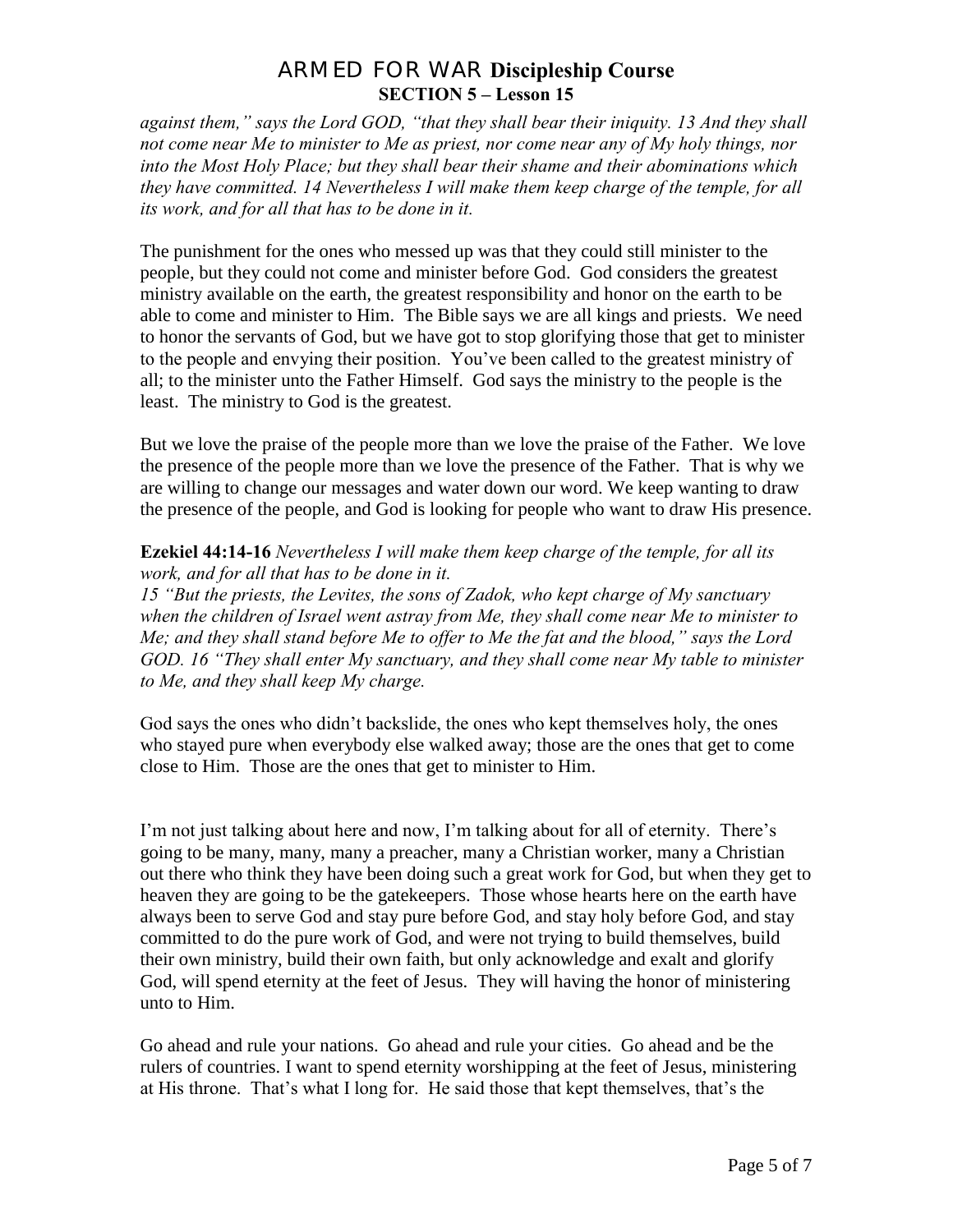honor they are going to get. The greatest ministry God clearly laid out here in Ezekiel was the ministry unto Him.

*The presence of the Lord is everything.*

The focus of the modern church is to draw the people more than His presence. Often they are contrary to one another. If you will get His presence, then Jesus will draw those who truly love Him and want Him and are drawn to Him. He will draw them unto Himself.

In the presence of God, strongholds are destroyed. There is power in the presence of God. Why in the world do we not want His presence? Why don't we focus on and seek His presence? In His presence is the power to destroy strongholds.

**Psalms 97:5** *The mountains melt like wax at the presence of the LORD, At the presence of the Lord of the whole earth.*

**Psalm 114:7 KJV** *Tremble, thou earth, at the presence of the Lord, at the presence of the God of Jacob*

At the presence of the God of Jacob the earth trembles. When the Bible talks about the end times and talks about earthquakes everywhere, do you know what God spoke to me? He said sin has so polluted the earth and in these end times He is going to be pouring out and manifesting His presence greater than any other time, and the sin in the earth itself will literally react to His presence and the earth itself will tremble at His presence. Some of the end time earthquakes are going to simply be a manifestation of the presence of God coming upon the earth. I can give you scripture after scripture that talks about that.

**Jeremiah 4:26** *I beheld, and indeed the fruitful land was a wilderness, And all its cities were broken down At the presence of the LORD, By His fierce anger.* 

The presence of God brings judgment and destruction.

**Acts 3:19** *Repent therefore and be converted, that your sins may be blotted out, so that times of refreshing may come from the presence of the Lord* 

#### **What comes with the presence of God?**

The destruction of strongholds comes with the presence of God. Judgment comes with the presence of God. Times of refreshing comes in the presence of the Lord.